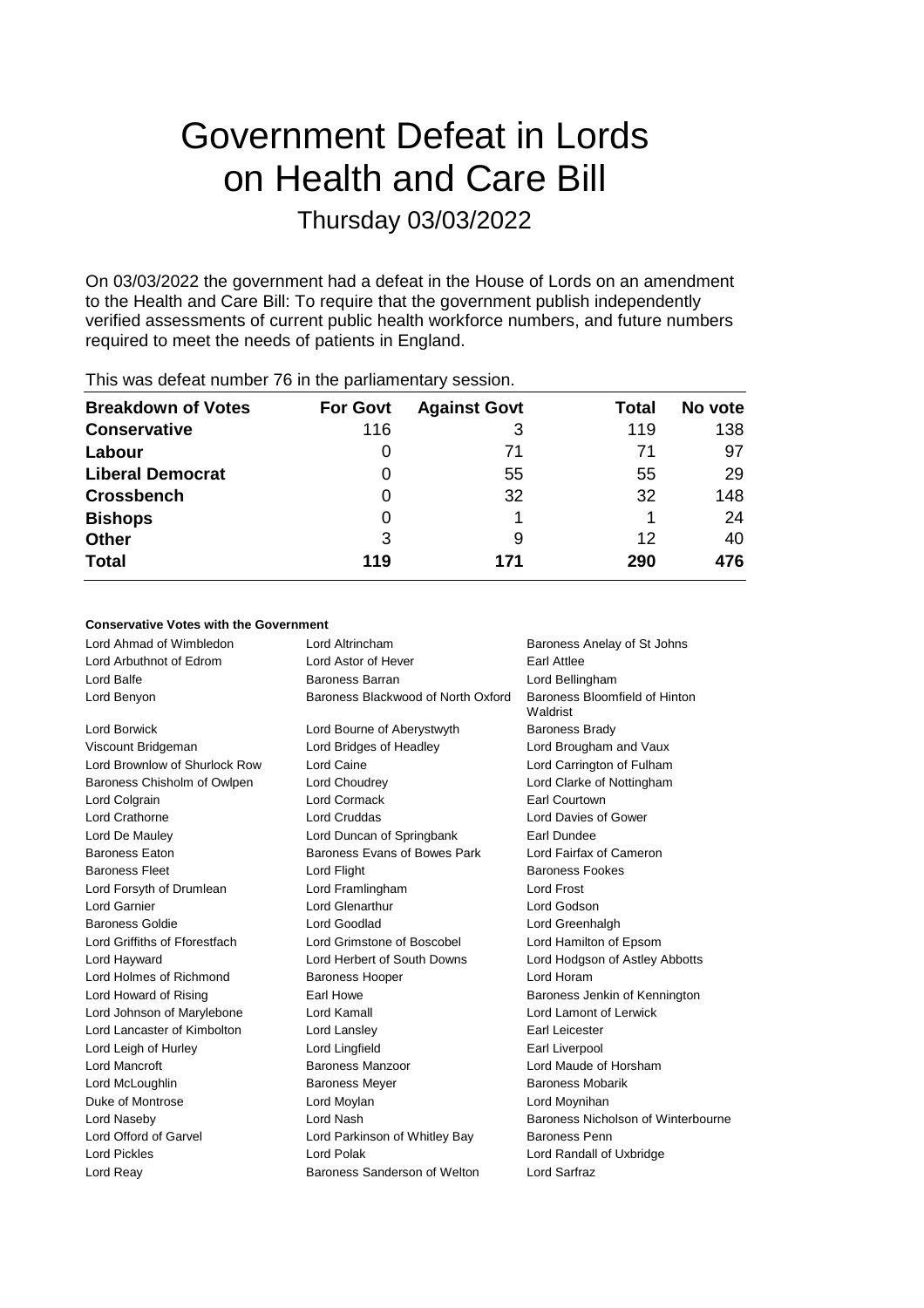| Lord Sassoon              |
|---------------------------|
| Lord Sharpe of Epsom      |
| Lord Smith of Hindhead    |
| I ord Stewart of Dirleton |
| Lord Taylor of Holbeach   |
| Lord True                 |
| Baroness Vere of Norbiton |
| I ord Willetts            |
| <b>Baroness Wyld</b>      |

Baroness Sater **Lord Selkirk of Douglas** Lord Sheikh **Lord Sheikh Lord Sherbourne of Didsbury** Baroness Stedman-Scott Lord Sterling of Plaistow Baroness Stowell of Beeston Lord Suri Viscount Trenchard Lord Trimble Lord Udny-Lister Lord Vaizey of Didcot Lord Wei Lord Wharton of Yarm Baroness Williams of Trafford Lord Wolfson of Tredegar Viscount Younger of Leckie

#### **Conservative Votes against the Government**

Baroness Harding of Winscombe Lord Mackay of Clashfern Baroness McIntosh of Pickering

#### **Labour Votes with the Government**

#### **Labour Votes against the Government**

Baroness Armstrong of Hill Top Baroness Blake of Leeds Baroness Blower Lord Blunkett Lord Bradley Lord Brooke of Alverthorpe Lord Browne of Ladyton Lord Campbell-Savours Lord Cashman Baroness Chakrabarti Viscount Chandos Lord Coaker Lord Collins of Highbury Baroness Corston Lord Davies of Brixton Baroness Donaghy **Lord Dubs** Lord Dubs **Lord Elder** Lord Evans of Watford Lord Faulkner of Worcester Baroness Golding Baroness Goudie Lord Griffiths of Burry Port Viscount Hanworth Baroness Hayman of Ullock Baroness Hayter of Kentish Town Baroness Healy of Primrose Hill Lord Hendy Lord Howarth of Newport Lord Hunt of Kings Heath Baroness Jones of Whitchurch Lord Kennedy of Southwark Lord Knight of Weymouth Lord Liddle **Lord Lipsey** Lord Lipsey **Baroness Lister of Burtersett** Lord Maxton Lord McAvoy Lord McConnell of Glenscorrodale Baroness McIntosh of Hudnall Lord McNicol of West Kilbride Baroness Merron Lord Monks **Baroness Morgan of Huyton** Baroness Morris of Yardley Lord Murphy of Torfaen **Baroness Nye** Baroness Nye Baroness Pitkeathley Lord Ponsonby of Shulbrede Baroness Rebuck Lord Reid of Cardowan Baroness Ritchie of Downpatrick Lord Robertson of Port Ellen Lord Rooker Lord Rosser **Baroness Sherlock** Baroness Sherlock Baroness Smith of Basildon Baroness Thornton Lord Triesman Lord Tunnicliffe Lord Watson of Invergowrie **Baroness Wheeler** Baroness Wheeler Baroness Whitaker Baroness Wilcox of Newport Lord Wood of Anfield

Lord Adonis Lord Anderson of Swansea Baroness Andrews

Lord Snape **Viscount Stansgate** Baroness Symons of Vernham Dean

Mandeville

#### **Liberal Democrat Votes with the Government**

#### **Liberal Democrat Votes against the Government** Lord Addington Lord Allan of Hallam Baroness Bakewell of Hardington

| Baroness Barker                    | Lord Beith                                | Baroness Benjamin              |
|------------------------------------|-------------------------------------------|--------------------------------|
| Baroness Bonham-Carter of Yarnbury | <b>Baroness Brinton</b>                   | Lord Bruce of Bennachie        |
| Lord Campbell of Pittenweem        | Lord Clement-Jones                        | Lord Dholakia                  |
| Baroness Featherstone              | Lord Foster of Bath                       | Lord Fox                       |
| Lord Goddard of Stockport          | Baroness Grender                          | <b>Baroness Hamwee</b>         |
| Baroness Harris of Richmond        | Lord Hussain<br><b>Baroness Humphreys</b> |                                |
| Baroness Hussein-Ece               | Baroness Janke                            | <b>Baroness Jolly</b>          |
| Lord Jones of Cheltenham           | Baroness Kramer                           | Lord Marks of Henley-on-Thames |
| Lord Newby                         | <b>Baroness Northover</b>                 | Lord Oates                     |
| Lord Paddick                       | <b>Baroness Parminter</b>                 | <b>Baroness Pinnock</b>        |
| Lord Purvis of Tweed               | Baroness Randerson                        | Lord Razzall                   |
| Lord Rennard                       | Baroness Scott of Needham Market          | Lord Scriven                   |
| Lord Sharkey                       | Baroness Sheehan                          | Lord Shipley                   |
| Baroness Smith of Newnham          | Lord Stoneham of Droxford                 | Lord Strasburger               |
| Lord Stunell                       | <b>Baroness Suttie</b>                    | Lord Teverson                  |
|                                    |                                           |                                |